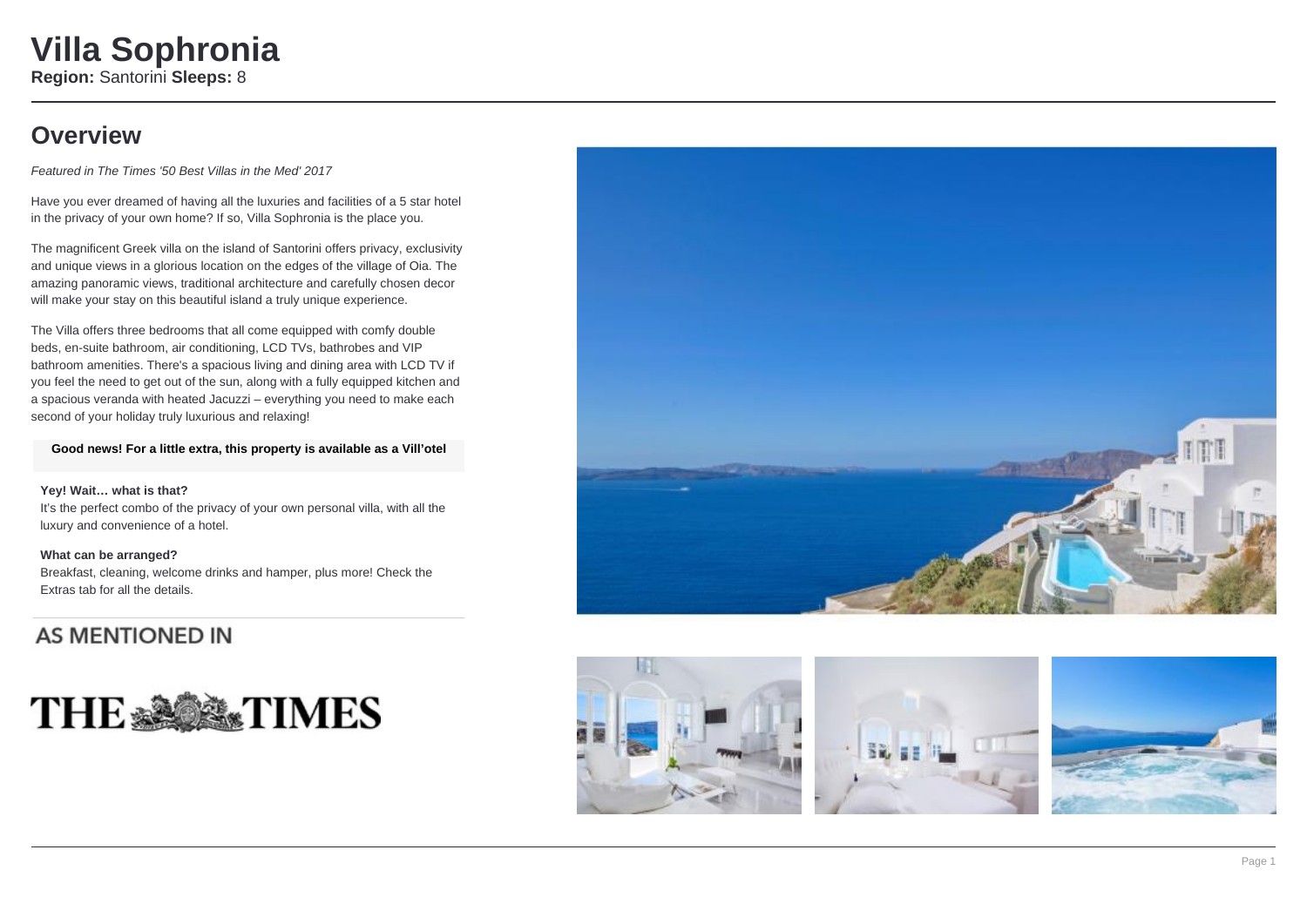### **Facilities**

Wow Factor • Vill'otel (Like a Hotel!) • Private Pool • Heated Pool • Wi-Fi/Internet • Air-Con • Hot Tub • Walk to Village • Walk to Restaurant • <1hr to Airport • BBQ • All Bedrooms En-Suite • Ideal for Parties • Ground Floor Bed & Bath • Cable TV • Bicycles Provided • Gym/Fitness Room • DVD • Heating • Chapel on Site • Fenced Grounds • Walking/Hiking Paths • Wine Tasting • Fishing • Outstanding Landscapes • Outdoor Pursuit & Activities • Tourist Towns & Villages • Romantic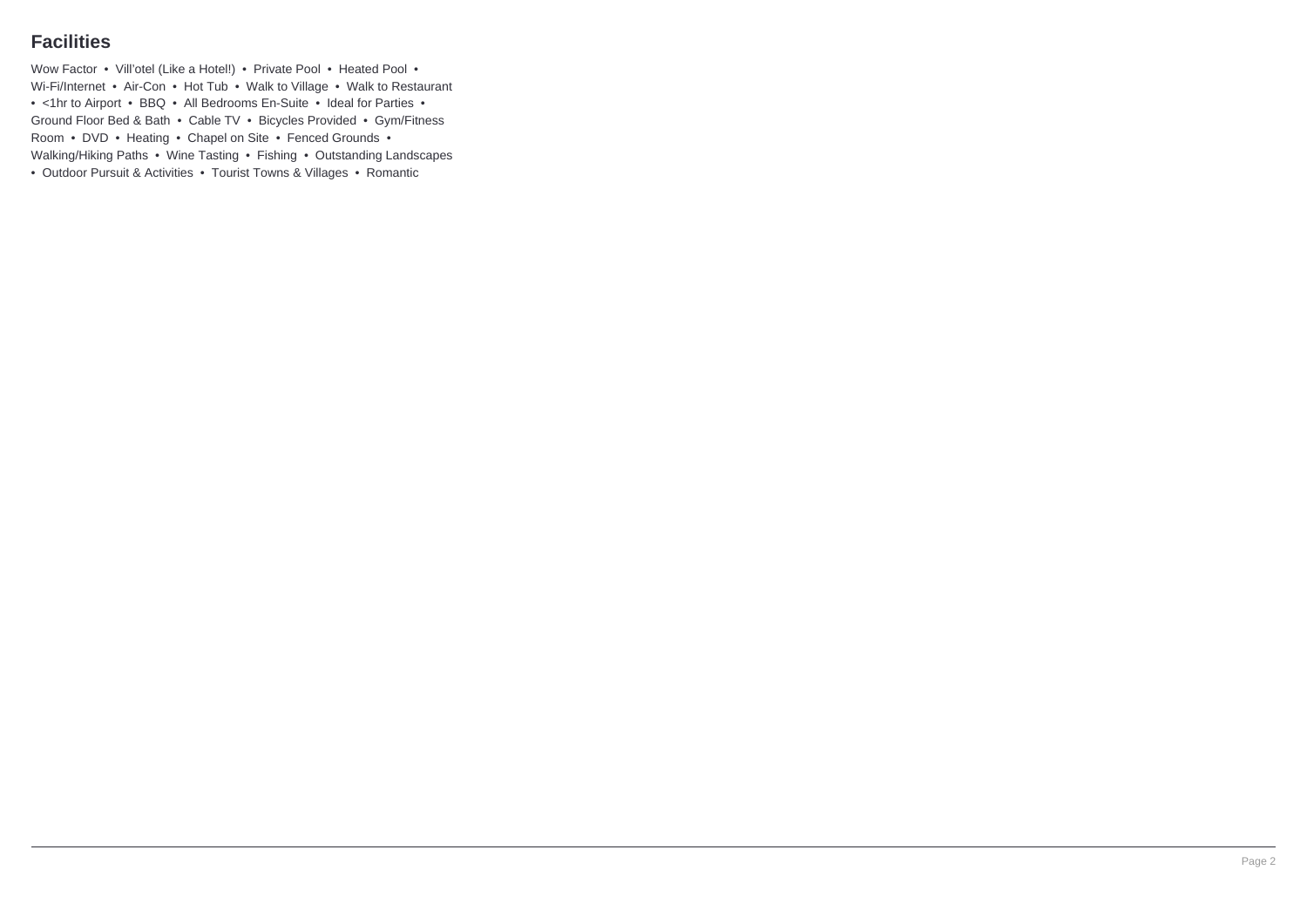## **Interior & Grounds**

The villa consists of three king bedrooms, all of which come with their own bathrooms. One Bathroom has a bathtub, while the rest come equipped with a rain shower. All king beds can easily be split into twin beds upon request, and each bedroom has a beautiful view over the Caldera and the Aegean Sea.

Inside is a very large living room with a dinning area and a large kitchen (where cooking classes can easily be arranged). Outside, you'll find the large terrace with its amazing views and the brand new Infinity Pool (available April 2015) that will spoil even the most demanding guests!

#### **Services:**

- American Breakfast
- Daily Housekeeping Services
- Fully equipped Kitchen
- Private chef upon request
- Laundry Services
- 24 hour personalised concierge services
- Wireless High Speed Internet
- Bathrobes, slippers and VIP amenities
- In-house Massage & Spa treatments upon request
- Private free parking
- Sailing cruises, wine tours and dining experiences are all available please enquire for details







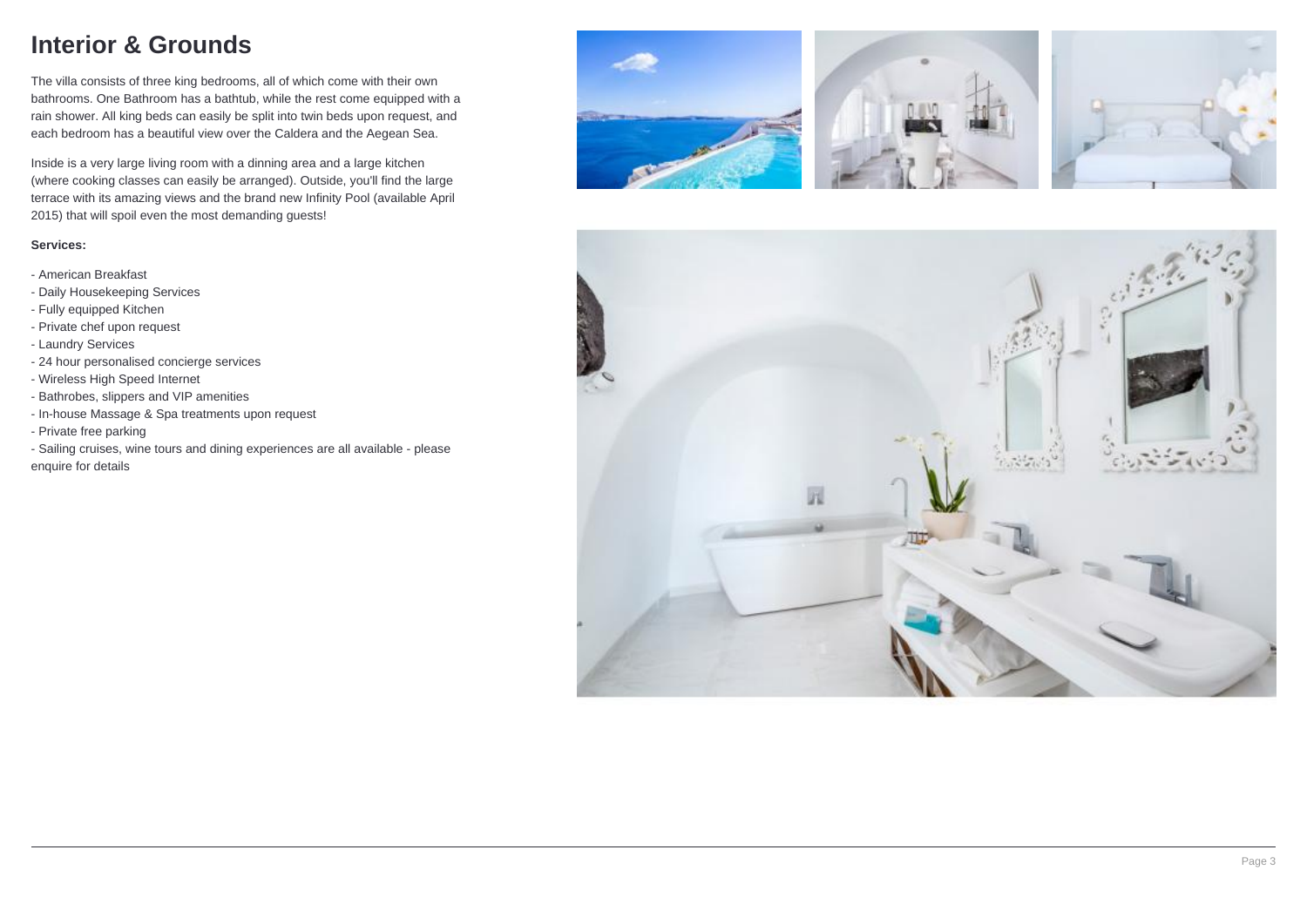# **Location & Local Information**

Villa Sophronia can be found right in the start of a charming Greek village, and is within easy walking distance from many great restaurants, cafes and shops.

Only 50 meters from the villa, you'll find the lovely marble path that leads right to the sunset point.

Fira, the main center of the island is only 11 km from the village, and the airport and Santorini's port are both less than 20km away.

Santorini's beaches are legendary, but the Red Beach is probably the most amazing.

You should visit the idyllic town of Ola with views over volcano of Palia and Nea Kameni islands.

You should do at least one tour. If you like walking, the Caldera path between Fira and Oia is a must-do; some tours cover this. There are wine tours, boat tours, such as sunset or a volcano one, where you can pool and towns to visit. Greek food is always good, but the mashed Fava bean, 'hummus' is one of Santorini's best local foods. Santorini's Cherry tomatoes are unique, so much so they have a museum dedicated to them. Also, try the Tomato Keftedes (Tomato balls).

### **Local Amenities**

| <b>Nearest Airport</b>    | Santorini International Airport<br>(16-20 km)                       |
|---------------------------|---------------------------------------------------------------------|
| <b>Nearest Ferry Port</b> | <b>Santorini Port</b><br>(16-20 km)                                 |
| Nearest Village           | Oia<br>(Under 1 km)                                                 |
| <b>Nearest Town/City</b>  | Oia<br>(Under 1 km)                                                 |
| Nearest Restaurant        | The Pool restaurant and Petra Gourmet<br>restaurant<br>(Under 1 km) |
| Nearest Bar/Pub           | The Pool bar<br>(Under 1 km)                                        |
| Nearest Beach             | Paradise beach<br>(4 km)                                            |

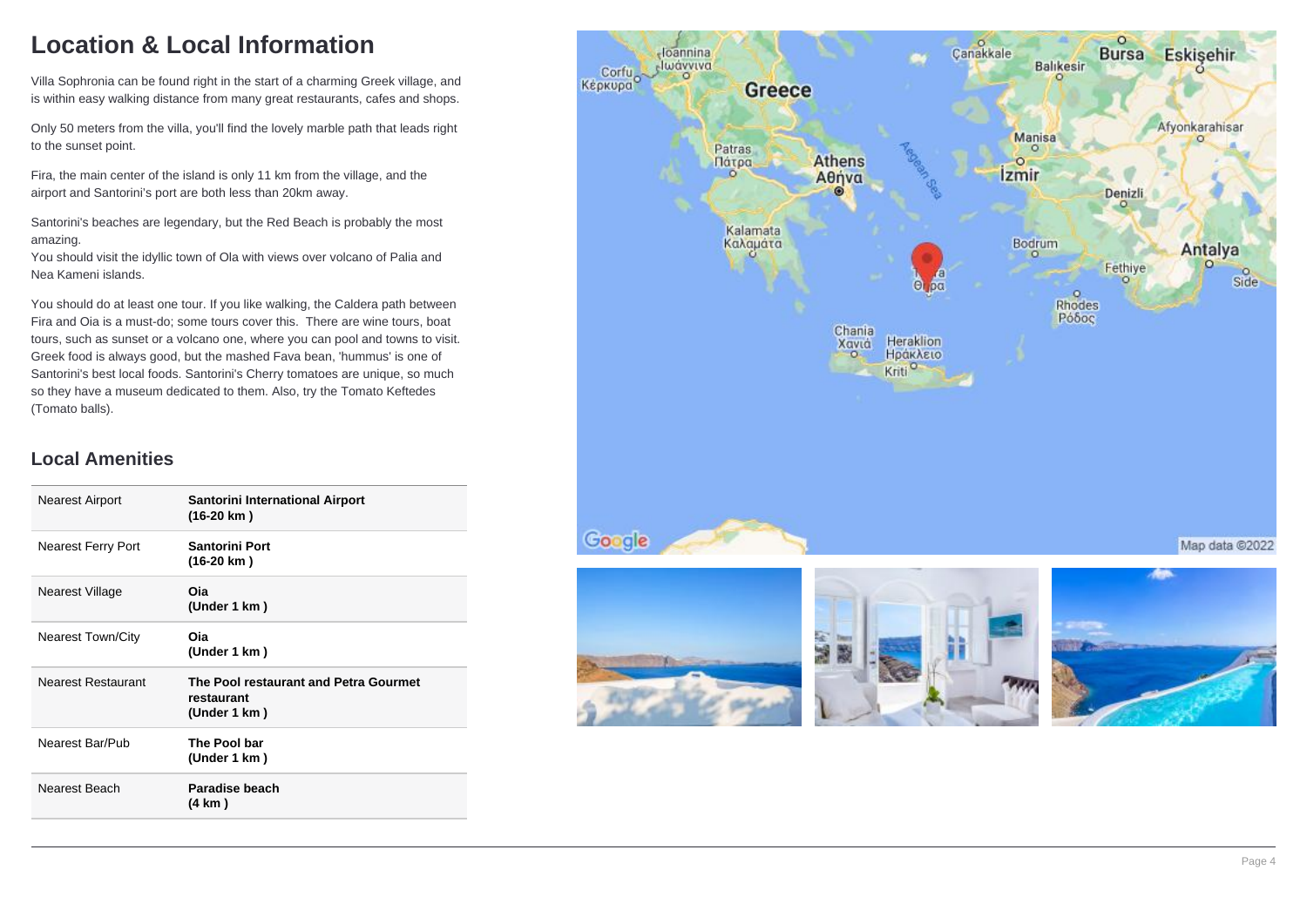# **What Oliver loves…**

- The villa is right in the heart of Oia village, yet away from the crowds
- Full hotels facilities and services are available, as the villa is catered by a sister hotel
- Breathtaking views from pretty much everywhere in the property

# **What you should know…**

- There's not much for children to do
- It's a large structure, split into two levels with one bedroom upstairs
- One bedroom has the shower separate from the bathroom